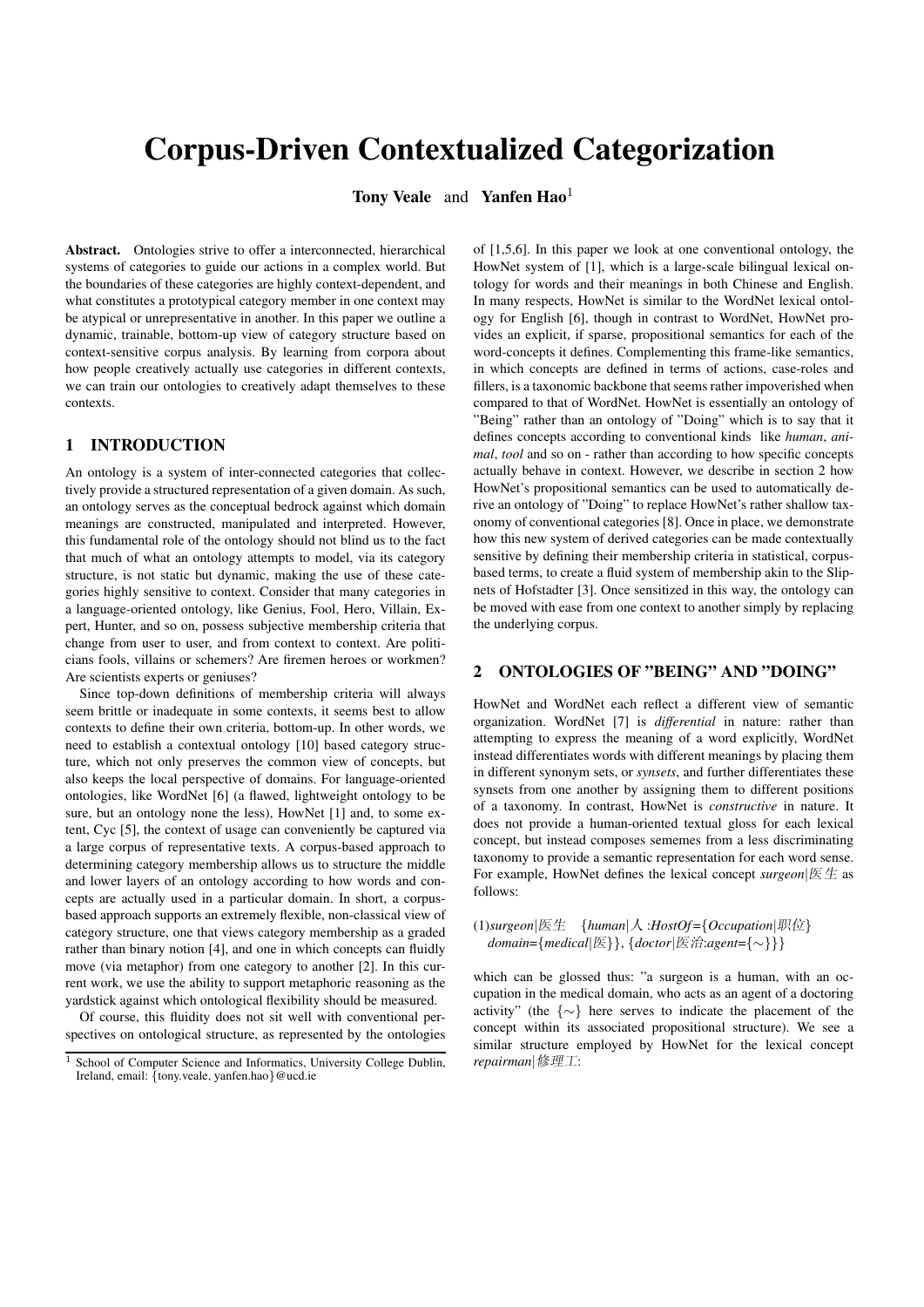#### (2)*repairman*|修理工 {*human*|人:*HostOf* ={*Occupation*|职位}, {*repair*|修理:*agent*={∼}}}

Note that the impoverished nature of HowNet's taxonomy means that over 3000 different concepts are forced to share the immediate hypernym *human*|人. However, *human*|人 merely states, very generally, what a repairman is, rather than what a repairman does. Fortunately, HowNet also organizes its verb entries taxonomically, and so we find the verbs *doctor*|医治 and *repair*|修理 organized under the hypernym *resume*|恢复 (the logic being, one supposes, that "doctoring" and "repairing" both involve a resumption of an earlier, better state). This similarity of verbs, combined with an identicality of case-roles (both surgeon and repairman are agents of their respective activities), allows us to abstract out a new taxonomy, based on the behaviour rather than the general type of these entities.



Figure 1. A new 3-level abstraction hierarchy derived from verb/role combinations.

Figure 1 illustrates the creation of such a taxonomy, whose categories represent a yoking of verbs to specific case-roles, such as *repair-agent* and *amend-agent*, and whose category members are those HowNet concepts defined using these verbs and roles. The category-hopping nature of metaphor is now rather easily construed as a combination of generalization and re-specialization operations, in which one moves from one category to another by first passing through a common super-category like *resume-agent*. Thus, a surgeon can be seen as a repairman or a watchmaker, while a reviser of texts (an editor) can sometimes be seen as a surgeon. These metaphors make sense not because each is a human, but because each restores a better state.

| MakeBad-agent             |                      |                              |
|---------------------------|----------------------|------------------------------|
| kill-agent                | damage-agent         | attack-agent                 |
| assassin 刺客<br>butcher 屠夫 | famine 荒<br>virus 病毒 | intruder 侵略者<br>man-eater 食人 |

 $\overline{1}$ 

Figure 2. Newly derived HowNet categories may contain a diverse range of concepts.

Of course, this Aristotelian view of metaphor as an abstract "carrying-over" (the etymological origin of the word "metaphor") can only be valid if concepts are ontologized by what they do, rather than by what they are (as is typically the case, in both WordNet and HowNet, and even Cyc [6]). Otherwise, metaphor could never operate between semantically distant concepts, which it plainly does. For instance, figure 2 illustrates the derived taxonomy for HowNet concepts that are defined as agents of the verbs "kill", "damage" and "attack", each a specialization of the abstract verb *MakeBad* in HowNet. We see in this taxonomy the potential for famines to be

metaphorically viewed as butchers and assassins, and for viruses to be seen as deadly intruders, or even man-eaters.

#### 3 DERIVING FLUID CATEGORY STRUCTURES

An ontology of "doing" begs a number of obvious questions about the nature of categorization. For instance, is every concept that kills an equally representative member of the category *kill-agent*? Is movement always allowed between any two categories that share a common abstraction like *MakeBad-agent*, or is movement limited to certain members only, and in certain directions? When a concept moves from its conventional category to another, how is its degree of membership in this new category to be assessed? In this section we address this key issue of obtaining fluid category structure.

There are two major approaches in the community of automatic acquisition of taxonomies. One approach is based on the distributional hypothesis made by Harris[11], in which he believes that word terms are similar if they have similar linguistic contexts. For instance, Hindle<sup>[12]</sup> clusters nouns according to their contextual attributes, such as the co-occurrence of nouns with verbs as subjects or objects. Steffen Staab[13] also extracts context information (verb/subject dependencies, verb/object dependencies, e.g.) about a certain term from corpus and applies a Formal Concept Analysis to generate a lattice that is finally transformed into a partial order closer to a concept hierarchy. Another major approach is on the basis of investigating the ontological relations such as is-a relation, part-of relation, e.g. via the corpus. Hearst[14] is a representative of this field. However, it seems that these approaches still result in binary and static taxonomies because they all apply the threshold to the category or the concept architecture to determine whether or not a word concept belongs to it. In our approach, we also follow Harris[11]'s distributional hypothesis to investigate the contextual attributes, particularly, the behavior of nouns. The difference is that we apply Lakoff[4]'s category theory to assign the graded membership to nouns within a category rather than simply grouping them into classes according to their contextual attributes or ontological relations.

Following Lakoff [4], every category will possess a prototype, a member that is highly representative of the category as a whole. Such prototypes are often lexicalized in simple terms; for instance, "killer" will be a highly representative of *kill-agent*, while the Chinese translation "杀手" is a composition of "killing" (杀) and "expert" (手). However, many categories like *damage-agent* have no obvious lexicalized prototype, so we need a more generic means of identifying the prototypical member of a category. Lakoff [4] suggests that the prototype will occupy a central position in the category's structure, with other members organized in a radial fashion, at a distance from the centre that is inversely proportional to their similarity to the prototype. If we assume that the prototype will be that member that is most evocative of a category, we should first measure the evocation strength of each concept for a given category. This can be done by determining the frequency of occurrence of each concept within the category, and this, in turn, can be estimated by looking to a large corpus to see how each concept is actually employed by language users. Once the most evocative example is found for each category, membership scores can be assigned based on the strength of evocation. The corpus we use must be large, and while reasonably authoritative it must use words both literally and figuratively. For reasons outlined in section 5, we use here as our corpus the complete text of the opensource encyclopaedia Wikipedia [9].

Thus, to estimate the membership level of the word-concept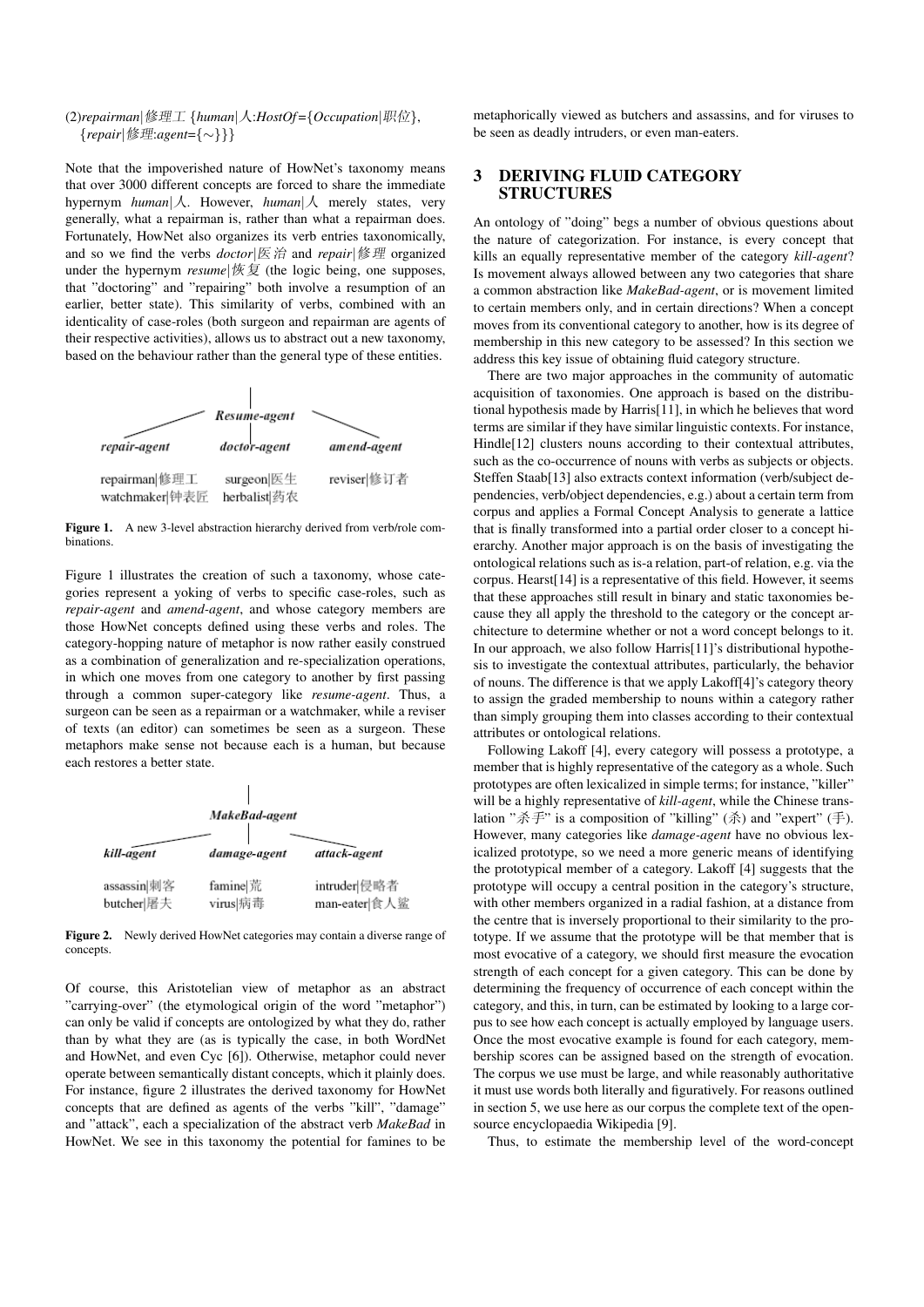*butcher*|屠 夫 in the category *kill-agent*, we first determine the corpus-frequency of the phrase "butcher who kills/killed". In general, for estimating the membership of the concept C in the category *V-agent*, we use the query form "C who|which|that V"; for categories of the form *V-instrument*, we use the query "V with C", and so on. Of course, some verbs are more vague than others, and can have much higher corpus frequencies. We therefore need to normalize raw corpus-frequencies to obtain a truer picture of evocation power. If  $f_{raw}(V\text{-role:C})$  denotes the corpus frequency of concept C when considered as a member of the category *V-role*, where V is a verb like "kill" and role is one of *agent*, *instrument*, etc., then the adjusted frequency, a measure of true evocation, is estimated by:

$$
f_{adj}(\text{V-role:C}) = ln(f_{raw}(\text{V-role:C})) \times ln(\sum_{x} f_{raw}(\text{V-role:x}))^{-1} (1)
$$

Now, the prototype will be that member of a category with the strongest evocation:

$$
Prototype(V\text{-role}) = max_c(f_{adj}(V\text{-role:C}))
$$
 (2)

The degree of membership of C in the category V-role is relative to the prototype:

 $Membership$ (V-role:C) =  $f_{adj}$ (V-role:C) $\times$ 

 $f_{adj}$ (V-role: $prototype$ (V-role))<sup>-1</sup> (3)

This ensures that the prototypical member has a membership score of 1, while all other members of a category will have a score in the range 0... 1. A concept can metaphorically be moved from a category in which it is conventionally a member to any other category in which it is considered to have a non-zero membership score.

#### 4 CLUSTERS AND GROUP-TERMS

For ontological purposes, a category is essentially a cluster of concepts that allows one to conveniently infer similarity − the possession of common properties and shared behaviour − from the simple act of co-categorization. That these clusters often have a heterogeneous roster of members (e.g., as illustrated in Figure 2) is testament both to the prevalence of metaphor and to the necessity of viewing ontological categories as categories of "doing" rather than of "being". Of course, the converse is also true: we can infer the contextual behaviour of a concept from how that concept is explicitly clustered with others. And one common way of signalling the appropriate cluster for a concept is through an evocative group word, like "army", "mob", "tribe" or "coven". For instance, when one uses the phrase "an army of robots", one is conveying a soldier-like perspective on the concept Robot, signalling that in this context, Robot should be viewed more as a attacking agent than as a utensil.

Group terms like "army", "family" and "swarm" are highly suggestive of particular behaviours. For instance, the corpus techniques of section 3 reveal that, in the context of Wikipedia, a "swarm" has two dominant behaviours, *biting* and *attacking*, while an "army" has three, *defeating*, *fighting* and *attacking*. To use the phrase "swarm of  $X$ " or "army of  $X$ " is to suggest that  $X$  also exhibits these behaviours, and furthermore, that X is similar in behaviour to other concepts that comfortably fit these templates. This intuition is easily contextualized, since the relative frequency of these phrases in a context's corpus will reveal the extent to which different concepts belong to different group-based categories.

As a corpus, Wikipedia is biased toward popular culture and genres such as science fiction. This lack of neutrality makes the Wikipedia corpus an excellent example of a context, more so than traditional language corpora. Consider the population of the category *Army-member* as derived from Wikipedia:

*mercenary(238), clone(132), soldier(122), volunteer(72), monster(70), robot(63), minion(60), warrior(60), frog(58), knight(50), slave(48), demon(46), clansman(46), monkey(46), crusader(44), gladiator(38), ant(37), lawyer(32), contributor(28), mutant(27), ...*

Note the prominent presence of the genre elements "clone", "robot" and "minion", as well as examples like "lawyer" for which "army" has a metaphoric meaning. This grouping suggests that lawyers may be seen, alternately, as mercenaries, warriors and even clones, while the extent to which these comparisons are apt in a particular context is a function of how many different groups can contextually claim both as members. For instance, "lawyer" and "warrior" are used with seven different group terms in the Wikipedia corpus − *society, family, cadre, team, army, class and squad,* while "lawyer" and "mercenary" share just three groupings − *team, army, squad*. Interestingly, the most common group term for "lawyer" in Wikipedia is "huddle" (the phrase "huddle of lawyers" occurs 64 times, twice as often as "army of lawyers"), which suggests that, in this context, lawyers are more likely to be categorized as players than warriors, mercenaries, clones or robots

## 5 PRELIMINARY EMPIRICAL EVALUATION

The choice of corpus is clearly key to the quality of categorymembership statistics that can be derived using the methods of sections 3 and 4. This corpus must be large, it must be representative of language use in general, and it should offer a means of search that is robust in the face of noise. At first blush, then, the world-wide-web seems an ideal candidate: in size it is unmatched, and various APIs are available to access powerful search engines like Google. Unfortunately, such APIs rarely provide enough control over the query or the archive to ensure that noise can be eliminated, since these engines typically perform their own stemming and stop-word elimination, putting truly strict matching beyond our reach. This means that common noun-noun collocations, like "fossil record" and "share issue", are easily confused for infrequent or nonsensical noun-verb collocations like "fossils that record" and "shares that issue".

To ensure strict matching with controlled morphology, we require a local text corpus that we can index and search directly, and even subject to part-of-speech tagging. For this reason we choose the collected text of the open-source encyclopaedia Wikipedia [9], which is available to download in XML form. Wikipedia has several obvious benefits as a text corpus: each document is explicitly tagged with a subject-label, since each article defines a specific headword; documents exist in a rich web of interconnections; and documents strive to be authoritative on their subjects. Consider the range of subjects that are found in Wikipedia for the verb "to infect" (with frequencies shown in parentheses):

*virus(46), worm(12), retrovirus(7), strain(6), disease(6), bureaucrat(6), poison(4), ally(4), fungus(4), dust(3), smut(2), bacterium(2), physiologist(2), blood(2), plague(2), war(2), substance(2), germ(1), application(1), species(1)*

Now consider the range of verbs that can be used with the